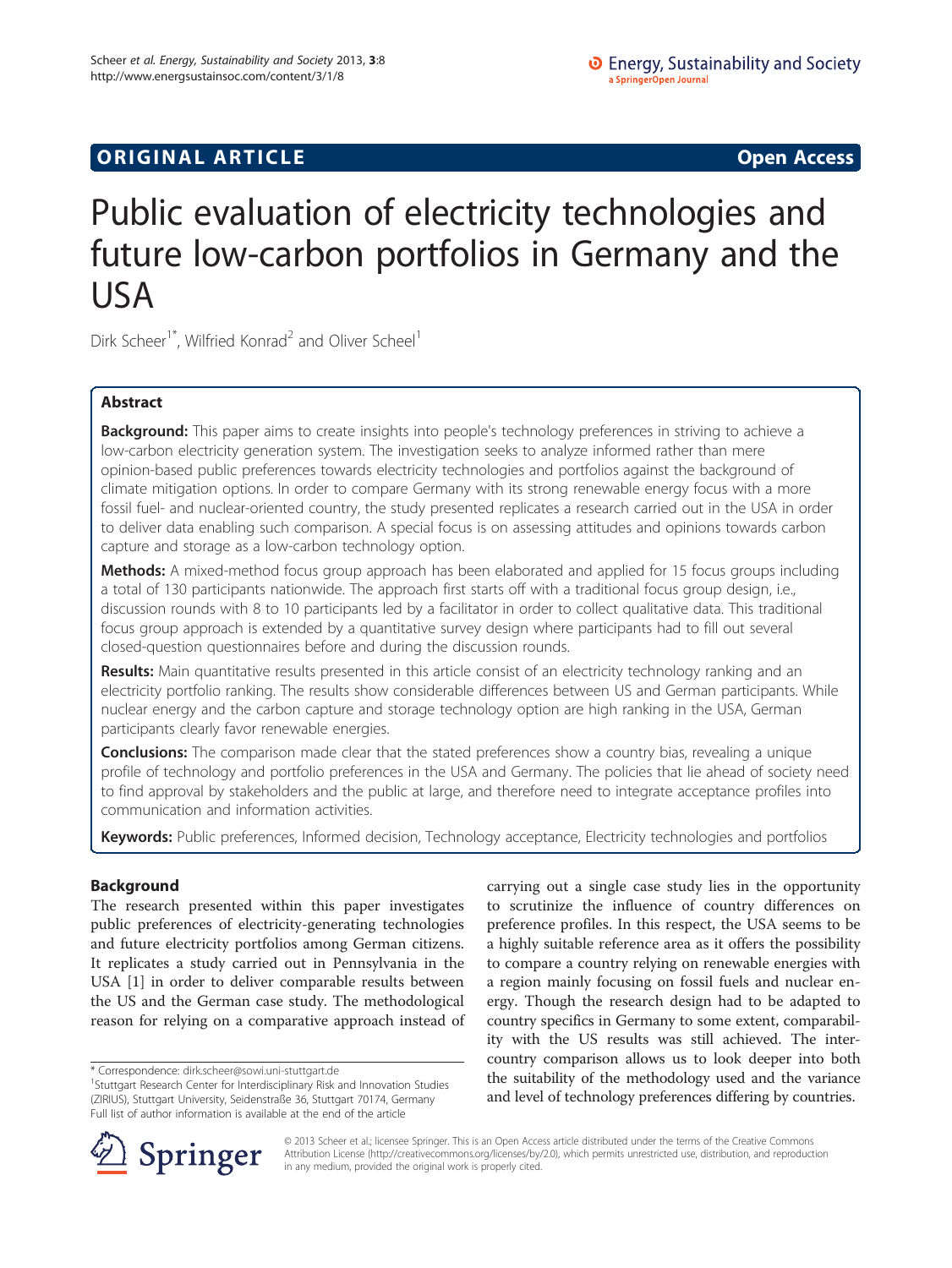The country comparison reveals similarities and differences in preference distribution among respondents. As a considerable legitimacy resource, preferences impact and shape current and future energy policies. Thus, decisions about the future energy supply are not just about selecting the one and only best power plant option. Rather, the task is to create a balanced combination of various plant types which meet the complex interrelated requirements of technical feasibility, economic and environmental soundness, and social acceptability.

The transformation of the energy sector is currently on a wide range of policy agendas in both developing and less developed countries. A major stimulus for energy transformation efforts is due to the problem of global warming and climate change.  $CO<sub>2</sub>$  emissions from energy industries in the European Union, for instance, account for around 40% of total emissions with the lion's share stemming from public electricity and heat production [[2\]](#page-11-0). Since fossil fuel-based electricity production forms the backbone in many countries, a transformation towards a low-carbon energy portfolio is the key to reach the climate policy objective, reducing  $CO<sub>2</sub>$  emissions by 80% to 95% in 2050 compared to 1990 [\[3](#page-11-0)]. Thus, nothing less than a revolution in energy systems is required, replacing high-carbon electricity-generating technologies with low-carbon ones.

Germany when announcing the Energiewende (or energy turnaround) after the events in Fukushima has committed itself to the most ambitious challenge in turning the energy sector away from fossil fuel and nuclear energy. That is why we have chosen to contrast Germany against the USA: The German debate since is marked by several catchwords, making great demands for the transformation process. In a nutshell, the transformation shall be climate- and environment-friendly, secure energy supplies, guarantee planning reliability and competitiveness for companies, leave energy prices at a level affordable for everyone, and last but not the least, meet public acceptance.

Public acceptance has been recognized as a crucial factor for transforming the energy system [[4,5\]](#page-11-0). Social acceptance in the field of energy has been conceptualized on three dimensions [[4\]](#page-11-0). The first dimension covers social-political acceptance at the broadest level where both policies and technologies can be subject to societal acceptance. Second, community acceptance refers to siting decisions and local to regional risk-benefit trade-offs. Third, market acceptance refers to the diffusion processes of new electricity technologies under market conditions. Most acceptance studies on energy technologies refer to the first and second dimensions, identifying motives, preferences and goals making up acceptance [[6-8](#page-11-0)].

A common feature in energy-related acceptance research is its single technology orientation. The large

majority of acceptance research considers just one or at best - a few similar technologies (e.g., a set of renewable technologies) but does not take the whole range of relevant power technologies into account. Several studies examined the public perception and acceptance of nuclear energy [[9](#page-11-0),[10](#page-11-0)], the capture and storage (CCS) technology<sup>a</sup> [\[11](#page-11-0)-[13\]](#page-11-0), wind energy  $[6,14]$  and photovoltaics (PV) [[15\]](#page-11-0) or a set of renewable energies [\[16,17\]](#page-11-0). Acceptance research for fossil fuels such as coal or natural gas plants, however, is rare. Results from perception research and large national samples indicate, in general, high support for renewable energy technologies and an overall reluctance for nuclear energy and concerns on the CCS technology. Looking at Germany, for instance, various large surveys unanimously show high levels of societal support for renewables [\[18-20](#page-11-0)].

In-depth studies on one or a few similar electricitygenerating technologies hide the impact of alternatives and 'competing' technology evaluation on acceptance judgments. A crucial feature of acceptance is to choose between different options and corresponding balancing of reasons and preferences. Acceptance as an active/passive and voluntary act is a decision based on value judgments. A decision requires options to choose from. This understanding of acceptance draws on insights gained from risk perception research [[21,22\]](#page-11-0). In the field of energy, a large variety of electricity-generating technologies are at hand each with its unique profile of implications, consequences, and challenges. Risk perception and technology acceptance research taught us the relevance of a great variety of qualitative acceptance factors influencing laypeople's judgments on technologies [[23-25](#page-11-0)]. Among others, voluntariness, controllability, well-balanced distribution of risk and benefits, and trust are relevant factors influencing acceptance. Expressed preferences by citizens reflect considerations of pros and cons for several technologies and sum up for acceptance or rejection. Thus, to better simulate real-world public evaluation processes, it is in our view necessary to let participants do a multi-technology assessment where one technology option can only be evaluated compared to similar alternatives. We therefore have chosen 12 electricity-generating technologies and 7 low-carbon electricity portfolios that could be realistically relevant in Germany over the next 25 years.

Taking a set of relevant technologies as object of investigation raises the question on the participants' level of knowledge. Knowledge is an essential category to make an objective assessment [[26,27\]](#page-11-0). Literature shows that the level of knowledge on electricity technologies is at best modest with people having a low level of information and knowledge about new energy technologies and who are unable to discriminately rank them [\[8,28](#page-11-0)]. A striking example is the carbon capture and storage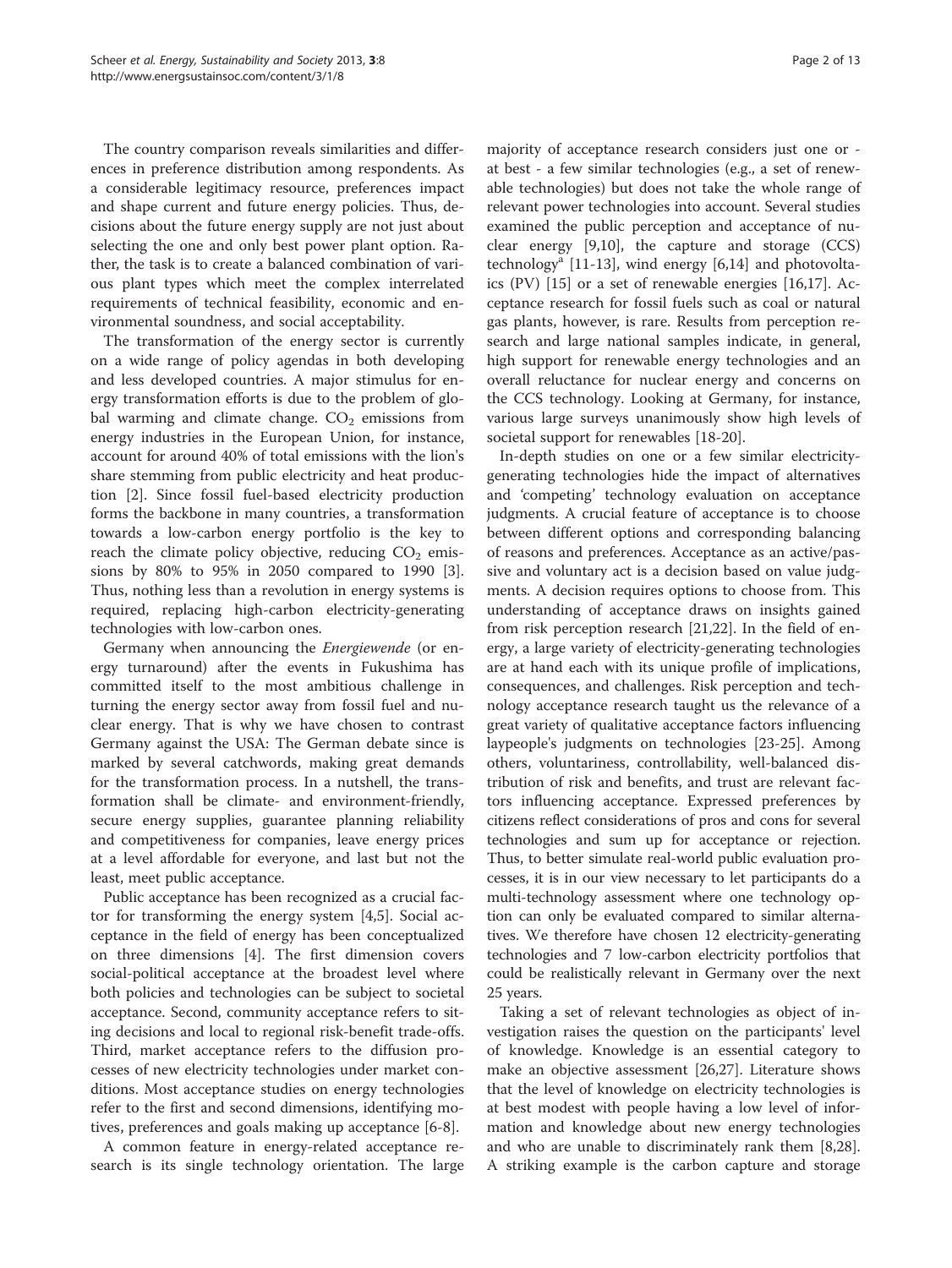technology where people have, on average, a low level of knowledge [\[29](#page-11-0)-[33](#page-12-0)]. As a result, people tend to have 'pseudo-opinions' or non-attitudes with a low level of stability over time. Expressed preferences based on pseudo-opinions are of low value. Social scientists therefore often provide beforehand information to people on the object of investigation. As a consequence, informed preferences seem more stable and enduring [\[34-36](#page-12-0)]. Since the array of energy technologies is complex and the future energy mix will be a highly integrated system, we elicited informed preferences within this study, providing well-balanced information before measuring preferences.

#### Methods

#### The mixed-method focus group approach

The approach for conducting empirical research in this study had to fulfill two requirements. First, the methodology used had to be in line with the US reference study [[1\]](#page-11-0) in order to deliver comparative results between the US and the German case study. Hence, participants were informed before group discussion with a well-balanced information material on electricity technology and future portfolio options. The authors elaborated the information package material. Before handing it out to participants, the information package was evaluated positively in a blind peer review process. Preferences, attitudes, and evaluations were elicited only after participants have read the material; thus, informed public preferences were collected. Preferences are understood as an evaluative judgment leading to a decision to favor or non-favor an object. Moreover, participants had to choose and evaluate within the whole range of technologies and future energy mixes without being able to focus on just one technology option. Thus, the participants' evaluative judgment as a stated preference was imbedded in a realistic showcase environment where trade-offs and complexities between technological alternatives play a role. Second, to

analyze preferences, attitudes, and their underlying reasoning patterns, a mixed quantitative and qualitative approach was used. On one hand, this allowed measuring quantitatively preferences and the impact of variables, while on the other hand, this delivered inductive categories disclosing reasoning patterns.

To meet these requirements a mixed-method or hybrid focus group approach has been elaborated [\[37\]](#page-12-0). The approach first starts off with a traditional focus group design [[38](#page-12-0)-[40\]](#page-12-0), i.e., discussion rounds with 8 to 10 participants led by a facilitator in order to collect data as of 'words spoken by participants' [\[41\]](#page-12-0). The focus groups were fully tape-recorded and transformed in verbatim transcription. This traditional focus group approach has been extended by a quantitative survey design where participants had to fill out several closed-question questionnaires before and during the discussion round. Several survey sheets covered topics such as technology and portfolio mix ranking, comprehensions and impact of information material on preferences, attitudes on climate change and carbon capture and storage, 'not in my backyard' (NIMBY) survey, and socio-demographics. Table 1 summarizes core elements of the mixed-method design focus group approach.

To illustrate the mixed-method design in practice, participants were required to fill in ranking sheets and document the ranking of electricity technologies and portfolios. Participants were presented with an introduction to climate change policy goals of the German government with the following work task:

Please envision the German government needs your advice and is asking for your opinion how the electric power supply should be in the year 2035. For the time being many power plants are at the end of its life-span and need to be replaced by others. So the question is: which power plant technologies should in your opinion replace the old ones? It is your task to rank the following electricity generating technologies from best to worst as you think it is desirable.

Table 1 Two pillars of mixed-method design focus groups

|                                  | <b>Homework</b>                                                                                                                                                       | <b>Group discussion</b>                                                                                                                                                    |  |  |
|----------------------------------|-----------------------------------------------------------------------------------------------------------------------------------------------------------------------|----------------------------------------------------------------------------------------------------------------------------------------------------------------------------|--|--|
| Information for<br>participants  | Information package:                                                                                                                                                  | Information package:                                                                                                                                                       |  |  |
|                                  | ca. 30 pages with information on 12 electricity technologies<br>and both a technology cost comparison and pollution<br>comparison sheet                               | ca. 7 pages with information on 7 electricity portfolios and both a<br>portfolio cost comparison and pollution comparison sheet                                            |  |  |
| Method of data<br>collection     | Quantitative surveys:                                                                                                                                                 | Quantitative surveys:                                                                                                                                                      |  |  |
|                                  | Total of 24 closed questions with surveys on ranking<br>technologies, attitude on climate change, NIMBY,<br>comprehension and impact of information on<br>preferences | Total of 14 closed questions with surveys on ranking technologies<br>and portfolios, comprehension and impact of information on<br>preferences, carbon capture and storage |  |  |
|                                  | Oualitative:                                                                                                                                                          | Oualitative:                                                                                                                                                               |  |  |
|                                  | None                                                                                                                                                                  | Tape recording and verbatim transcription of group discussions                                                                                                             |  |  |
| Requirements for<br>participants | Reading of information package and filling out of surveys                                                                                                             | Explanation of preferences and attitudes towards technologies<br>and portfolios, and filling out of surveys                                                                |  |  |
|                                  |                                                                                                                                                                       |                                                                                                                                                                            |  |  |

Source: own depiction.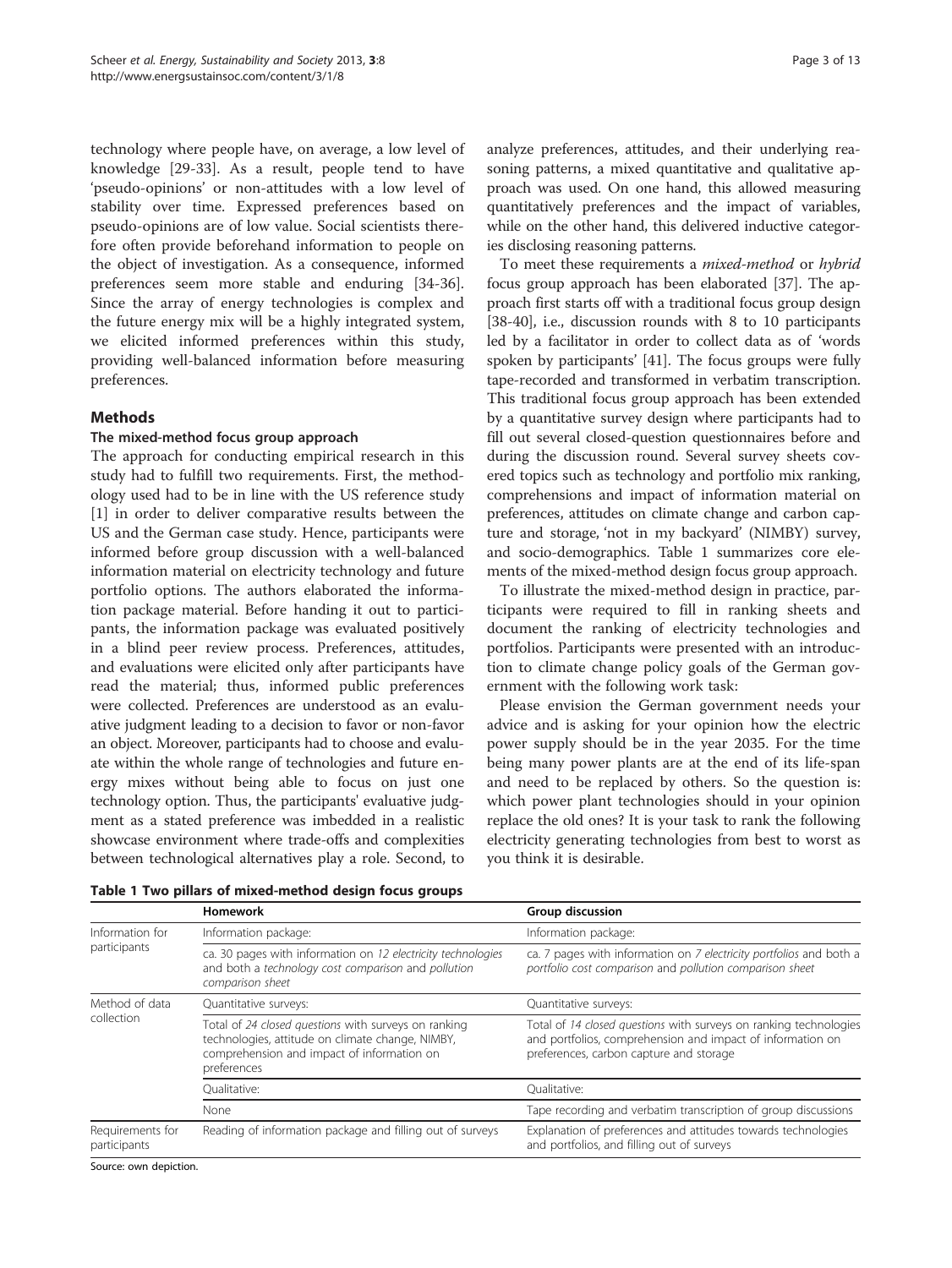In order to observe group interaction and impacts on individual opinions, the ranking exercise was carried out individually and collectively during different points of time, that is, an individual ranking at the beginning, a collective ranking where all participants had to agree on one ranking representing the preferences of the whole group in the middle of the discussion, and a final individual ranking at the end of the focus group. Besides this survey-based exercise, participants were also requested to give reasons for the ranking position and explain their preferences and attitudes for the one or other technology and portfolio. As a result, quantitative and qualitative data have been collected combining number-based ranking results with reasoning and evaluation patterns. Analyses of quantitative data have been done with SPSS software using descriptive statistics.

## **Materials**

Electricity technologies and portfolios took center stage in the research both as core elements of the information material and the evaluation exercise. Technologies and portfolios had to fulfill three requirements. First, chosen technologies shall be technical feasible from today's perspective within the next 25 years, or to be more precise in the year 2035. Second, the selection shall be in principle comparable to the US reference study, and third, notwithstanding requesting international comparability, it should take country specifics of the German electricity and energy landscape into account.

We have chosen the following 12 electricity technologies judged to be relevant in 2035 (compared to 10 in the US study):

- Four coal-based technologies, i.e., one so-called traditional coal plant (pulverized coal, PC) and one so-called modern coal plant (integrated gasification combined-cycle coal, IGCC), each with and without CCS;
- Natural gas combined cycle;
- Nuclear power plants (second generation, i.e., we did not consider building of new nuclear power plants in Germany);
- Five renewable energy sources such as wind onshore, wind offshore, photovoltaics, solar thermal energy (DESERTEC $^{\rm b}$ ), and biomass; since the US study focuses on Pennsylvania, wind offshore and DESERTEC do not belong to the technologies chosen to be ranked;
- Energy efficiency.

In our view, this selection guarantees comparability with the US study and is based on energy market and technology features in Germany. We did not consider both hydro power since current capacity is already set to

the maximum and geothermal power which foremost relates to heat energy production. Energy efficiency has been added to be in line with the US study.

The information package handed out to participants before the group discussion contained several elements. Each electricity-generating technology has been described on a technology sheet summarizing its functioning and current relevance (e.g., share at the energy mix 2010 and cross-electrical output) and main environmental and economic impacts (e.g., emissions, water and resource consumption, construction and electricity costs), and synthesizing the main advantages and disadvantages. Moreover, the information package entailed supplementary technology sheets covering explanations on the electric grid and the carbon capture and storage technology. In addition, pollution and cost comparison sheets estimating future environmental and economic impacts were given to participants. Percentage-based comparisons illustrated differences between technologies in, for instance,  $CO<sub>2</sub>$ , nitrogen oxides, sulfur dioxides, and mercury. Cost comparisons were based on monthly best estimate cost for a four-person household including error bars for representing uncertainty. Table 2 illustrates the ranking exercise for electricity technologies used in homework and discussion rounds.

Seven electricity portfolios have been elaborated to be in line with the US reference study. Comparability of portfolios is given due to its similar  $CO<sub>2</sub>$  reduction corresponding to the German government's climate change policy objectives which foresee to reduce 80% of  $CO<sub>2</sub>$ emissions in 2050 compared to 1990. All seven portfolios reduce  $CO<sub>2</sub>$  emissions by ca. 60% in 2035 compared to 1990. Elaboration of the portfolios focused on three principles: corresponding to climate protection strategies

Table 2 Example of quantitative survey sheet (evaluation of electricity technologies)

| Electricity technology                | Ranking position (1 to 12) |
|---------------------------------------|----------------------------|
| Energy efficiency                     |                            |
| Traditional coal power plant          |                            |
| Traditional coal power plant with CCS |                            |
| Modern coal power plant               |                            |
| Modern coal power plant with CCS      |                            |
| Modern natural gas plant              |                            |
| Nuclear power plant                   |                            |
| Wind power - onshore                  |                            |
| Wind power - offshore                 |                            |
| Photovoltaics                         |                            |
| Solar thermal power plant             |                            |
| <b>Biomass</b>                        |                            |

Please fill in your power plant ranking in the table below. Consider that '1' is the best and '12' is the worst ranking position. Write down your ranking in the empty slots in the right column. Please be aware to use each number (1 to 12) only one time. Source: own depiction.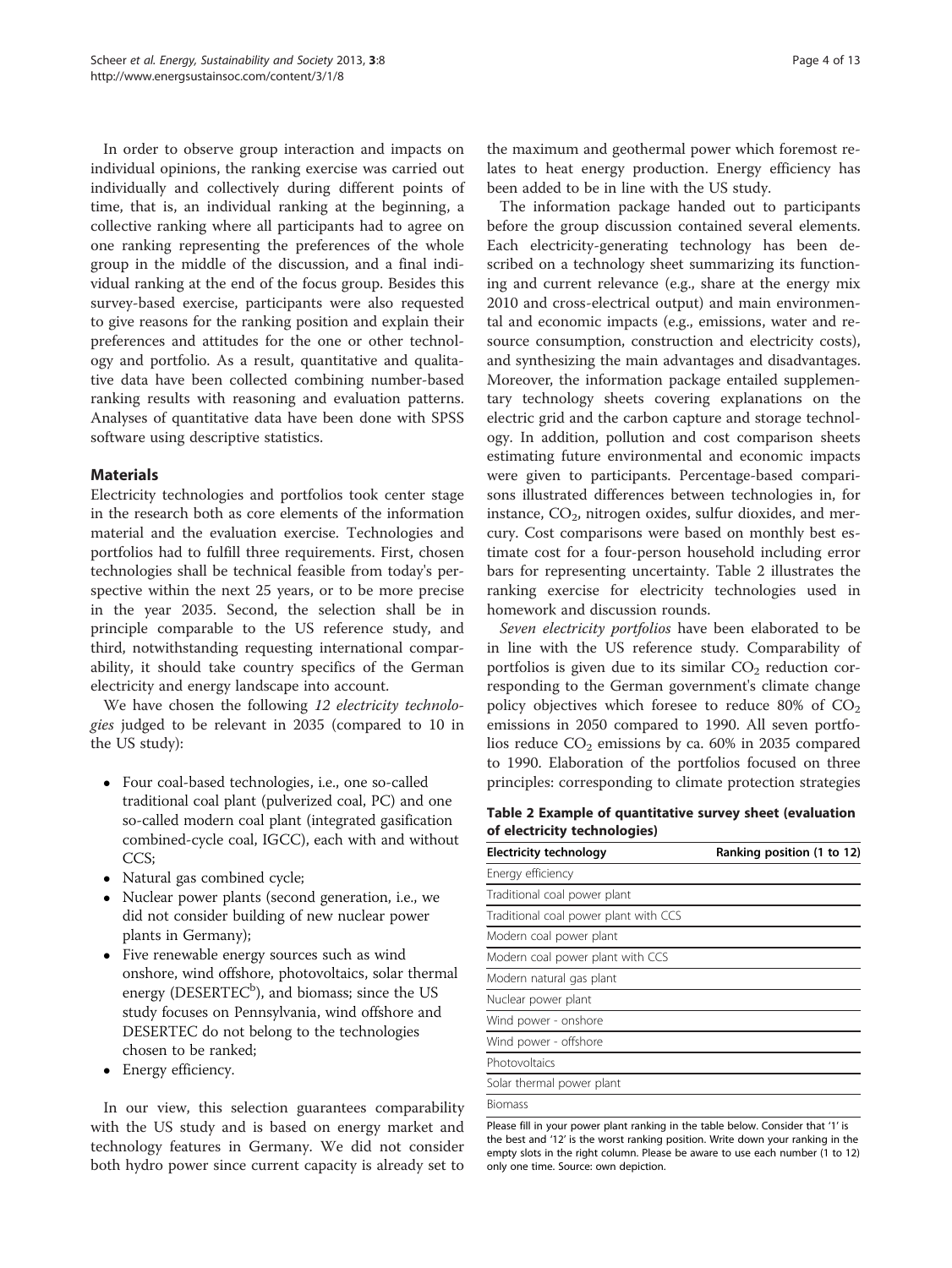in the power sector, reflecting the state of the art in literature, and being clearly identifiable by participants.

Carbon-low energy portfolios can be clustered around their primary energy source emphasis. One might distinguish a fossil fuel-based, nuclear-based, and renewable-based carbon-low portfolio strategy. First, a fossil fuel-based strategy lays emphasis on traditional and modern coal and natural gas power plants combined with carbon capture and storage technologies. In this strategy,  $CO<sub>2</sub>$  reduction is mainly achieved through CCS though nuclear and renewable energies may supplement the portfolio. This strategy applies to countries which currently heavily rely on coal and gas power plants such as the USA, Germany, India, or China.

Second, a nuclear strategy achieves climate reduction goals with  $CO<sub>2</sub>$  emission-free nuclear power plants. The current electricity portfolio of France is an example of a nuclear low-carbon strategy. The renaissance of nuclear power in the last decades is foremost based on its carbon low potential. However, public opposition in several countries limits construction of new nuclear power plants. Therefore, other low-carbon technologies such as coal with CCS or renewable energies may contribute to this portfolio.

Third, a renewable energy strategy focuses on considerable shares of renewable energy in the electricity portfolio to reach a long-term goal of 100%. In the bridging period where renewable storage plants are still lacking, there is a need for backup by other power plants. When renewable energies are backed by CCS, nuclear energy can be neglected; when backed by nuclear energy, CCS plays only a minor role. Taking these strategies as an ideal type-based starting point, we elaborated the following seven portfolios for the German context, taking energy scenario results from literature into account [\[42](#page-12-0)-[44](#page-12-0)] (see Table 3).

#### **Participants**

In total, 15 mixed-method designed focus groups including 130 participants have been carried out nationwide. As a distinctive feature, we have chosen focus group locations according to an urban vs. rural, east vs. west, and CCS-affected vs. non-affected dimension. Discussion rounds were held, for instance, in Cologne and Stuttgart (city, west, non-CCS-affected), Rielingshausen (rural, west, non-CCS-affected), Neutrebbin (east, CCS-affected), and Berlin (city, east). CCS-affected relates to regions where  $CO<sub>2</sub>$  storage was planned. In Germany, in the Land of Brandenburg around Neutrebbin and Beeskow, the energy supplier Vattenfall planned a CCS storage demonstration project. However, the project has been canceled in the meantime due to severe local opposition and a lack of a regulatory CCS framework.

Besides siting differentiations, we did not apply other parameters for recruiting participants. Thus, we announced planned focus groups within chosen locations via, for instance, email databases, notifications in town halls, and community organizations and recruited participants in order of response. We financially compensated participants with 85 Euro per person since homework and group discussion altogether on average lasted around 5 h. Among the 130 participants, 41.5% were female and 54.8% were male, while 3.8% did not indicate the gender. Participants were on average 41.3 years old (standard

| Table 3 Composition of low-carbon electricity generation portfolios |  |  |  |  |
|---------------------------------------------------------------------|--|--|--|--|
|---------------------------------------------------------------------|--|--|--|--|

|                      | <b>Fossil strategy</b>                    |                                 | Nuclear strategy         |                         | Renewable strategy     |                         |                              |  |
|----------------------|-------------------------------------------|---------------------------------|--------------------------|-------------------------|------------------------|-------------------------|------------------------------|--|
|                      | <b>Fossil classical</b><br>and CCS $(\%)$ | Fossil modern<br>and CCS $(\%)$ | Nuclear and<br>$CCS$ (%) | Nuclear no<br>$CCS$ (%) | Renewable<br>$CCS$ (%) | Renewable<br>no CCS (%) | Renewable<br>'ambitious' (%) |  |
| <b>Fossils total</b> | 78                                        | 78                              | 56                       | 46                      | 55                     | 45                      | 35                           |  |
| PC                   | 8                                         | 18                              | 25                       | 10                      | 20                     | 12                      | 25                           |  |
| PC with CCS          | 40                                        |                                 |                          |                         |                        |                         |                              |  |
| <b>IGCC</b>          | 15                                        | 5                               |                          | 18                      | 20                     | 15                      |                              |  |
| <b>IGCC with CCS</b> |                                           | 39                              | 21                       |                         | 8                      |                         |                              |  |
| Natural gas          | 15                                        | 16                              | 10                       | 18                      | $\overline{7}$         | 18                      | 10                           |  |
| Nuclear total        |                                           |                                 | 24                       | 24                      |                        | 10                      | 5                            |  |
| Nuclear power plant  |                                           | 24                              | 24                       |                         | 10                     | 5                       |                              |  |
| Renewable total      | 22                                        | 22                              | 20                       | 30                      | 45                     | 45                      | 60                           |  |
| Wind offshore        |                                           |                                 |                          |                         | 16                     | 7                       | 15                           |  |
| Wind onshore         |                                           |                                 |                          |                         | 8                      | 8                       | 10                           |  |
| Solar PV             |                                           |                                 |                          |                         | 5                      |                         | 5                            |  |
| Solar thermal        |                                           |                                 |                          |                         |                        | 22                      | 15                           |  |
| Biomass              |                                           |                                 |                          |                         | 16                     | 7                       | 15                           |  |
|                      |                                           |                                 |                          |                         |                        |                         |                              |  |

Source: own depiction.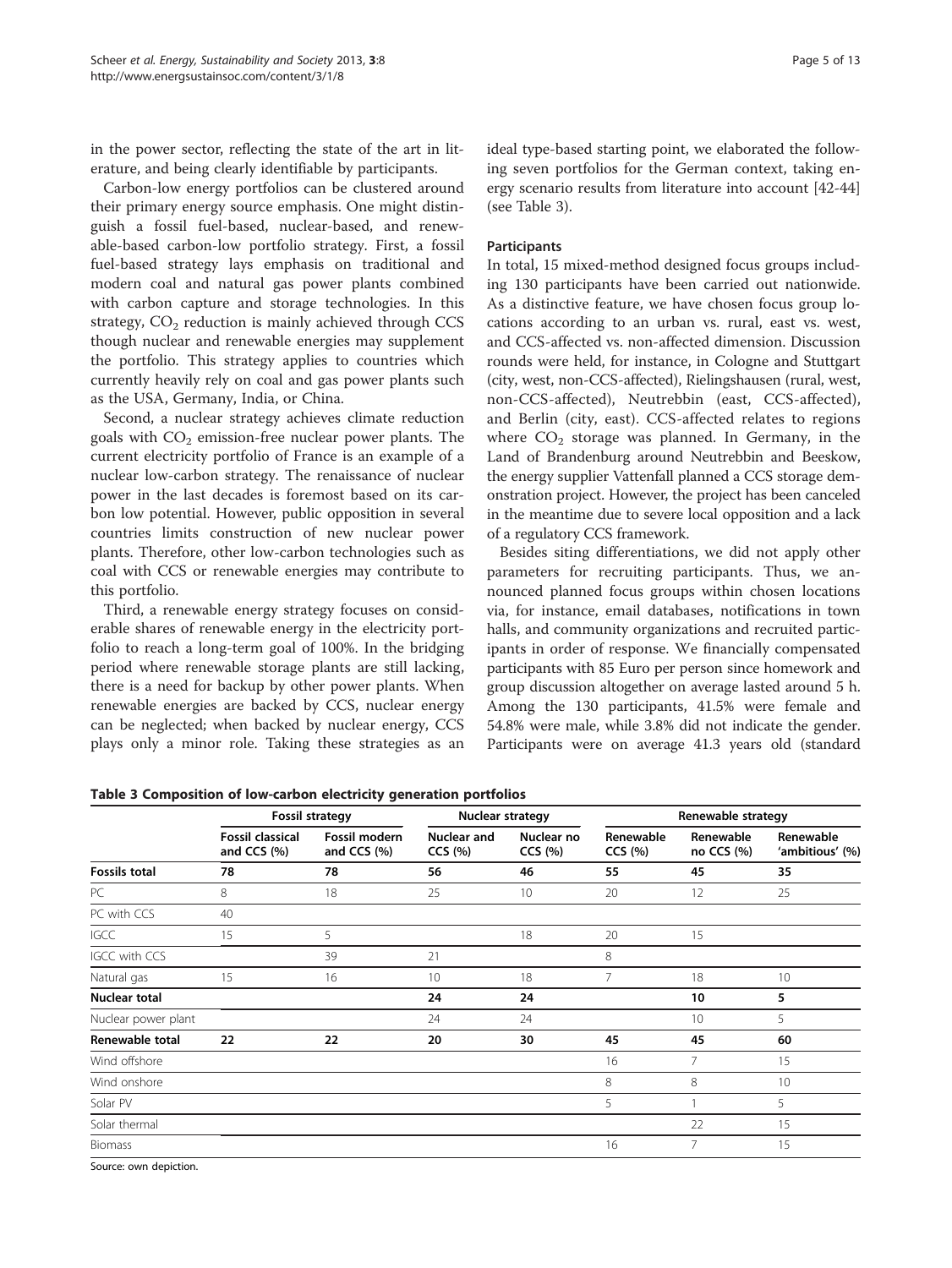deviation (SD) 15.4); this is considerably younger compared to representative surveys of the ALLBUS<sup>c</sup> with an average age of 49.5 years old. Education level among participants was higher compared to the German average level with 46.3% having completed a university degree, 19.8% having graduated from high school, and only 4.1% having a certificate of secondary education. By comparison, the representative ALLBUS survey finds 13.5% completing their studies, 24.3% finishing high school, and 35.7% disposing of a certificate of secondary education, while 37.1% did advanced technical college. Net household income on average was between 2,000 and 2,500  $\epsilon$  which is close to that reported by ALLBUS where net household income is identified as of 2,510  $\epsilon$  per month.

# Results

## Technology rankings

Figure 1 shows the German quantitative ranking results (right column) of the 12 electricity-generating technologies before and after group discussion on a scale from 1 (best technology) to 12 (worst technology) compared to the results in the USA (left column) with the German results scaled down to the 10-item US ranking scale.

Taking a closer look at the German ranking before discussion, it reveals a clear prioritization according to primary energy source. Energy efficiency - which is in a true sense no electricity-generating technology - is clearly ranked first place. All single renewable technologies follow with wind and solar thermal (as DESERTEC) being the best. Surprisingly, biomass lags behind the set of renewable ranking slightly better than natural gas power plants - the latter leading the set of fossil fuel power plants. Coal power plants follow in sequence of their scale of modernity and than their level of  $CO<sub>2</sub>$ emission. A modern coal plant is favored against a traditional pulverized coal plant with CCS retrofit. Nuclear power plants share the last position with pulverized coal plants.

Ranking after discussion reveals some interesting results. First, stability of opinions is overall very strong. Post-discussion ranking just slightly differs compared to the pre-discussion ranking with only two ranking positions having changed: wind onshore ranks third displacing solar thermal on the fourth position, while nuclear and pulverized coal swap the last rank. Second, the group discussion accentuated the primary energy source prioritization pattern. The renewable energies

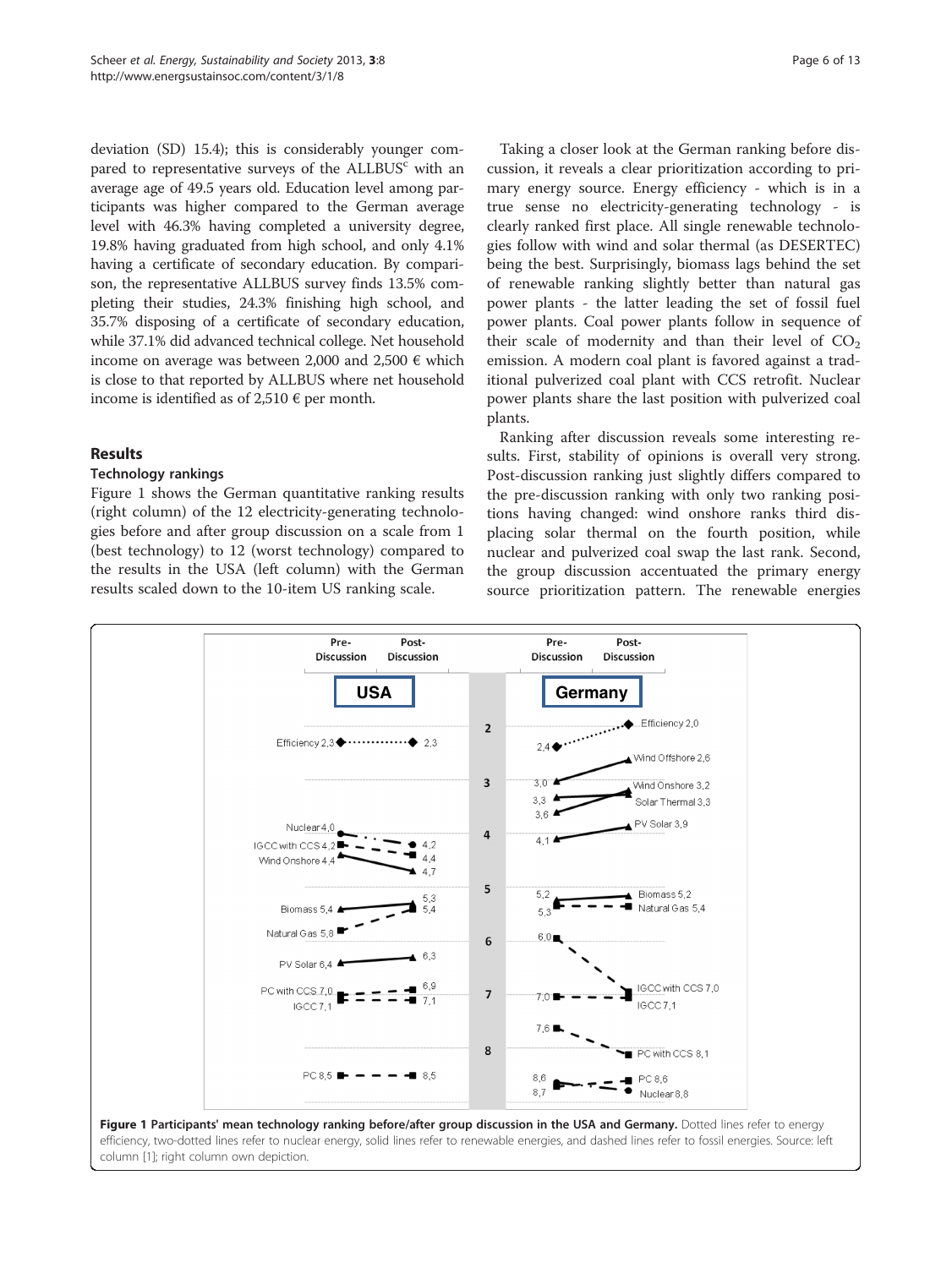improved their leading position, while the fossil fuels at best stabilized at their former ranking position. Third, coal plants with CCS technologies considerably were losing preferences during the discussion. IGCC with CCS is ranked after discussion roughly on the same level as an IGCC plant without CCS, and even the pulverized coal plant with CCS ends up slightly better than its counterpart without CCS. Safety worries within the  $CO<sub>2</sub>$  storage stage which is independent of the type of plant have been the primary argument for ranking deterioration during the discussion. Statistical analysis confirms the observations. Kendall's coefficient of concordance (W) tested the consistency of participants' personal ranking over all technologies (0.63 at high significance  $p = 0.00$ ).

Socio-demographic variables having a possible impact on ranking decisions have been analyzed. Correlations of age and education with a high ranking position were tested for pre-discussion and post-discussion rankings with the Spearman coefficient. The results show in general little and weak correlation effects. Among the 12 types of electricity-generating technologies, only two significant correlations were found. First, the younger the participants, the more they tend to ban power plants with CCS on ranking positions 10 to 12. Spearman  $\rho$  identifies the correlation between age and the CCS ranking with 0.172 at a significance of  $p = 0.074$ . This trend intensifies after discussion with even stronger effects (Spearman  $\rho = 0.193$ ) and better significance rates ( $p = 0.045$ ). Second, participants with a lower level of education tend to place wind onshore and offshore on positions 10 to 12. However, during the discussion, this effect weakens with lower rates of significance. The Spearman correlation between low education and wind energy drops from  $\rho = 0.218$  (at  $p = 0.028$ ) before the discussion down to  $\rho = 0.191$  at a significance of 0.058 afterwards. Besides, no further correlations between age and education, and ranking decisions were found.

#### Portfolio rankings

Main emphasis during group discussion has been on prioritization and ranking of the seven portfolios, each reducing  $CO<sub>2</sub>$  emissions by ca. 60% in 2035 compared to 1990. Figure 2 shows the arithmetic mean of the individual rankings before and after group discussion for Germany (right column) and the USA (left column). The German data reveal first that there is no change of ranking positions before and after discussion. Exchange of arguments between and interaction among the participants did not yield fundamental re-evaluation of a single portfolio. Stability of opinion among participants is a consistent and remarkable feature throughout the deliberation. Second, again portfolio mixes rank according to their primary energy source-based climate strategy with renewable portfolios leading the ranking. Participants obviously clearly identified the underlying resource-based climate strategy foci and arranged the ranking alike. Renewable portfolios

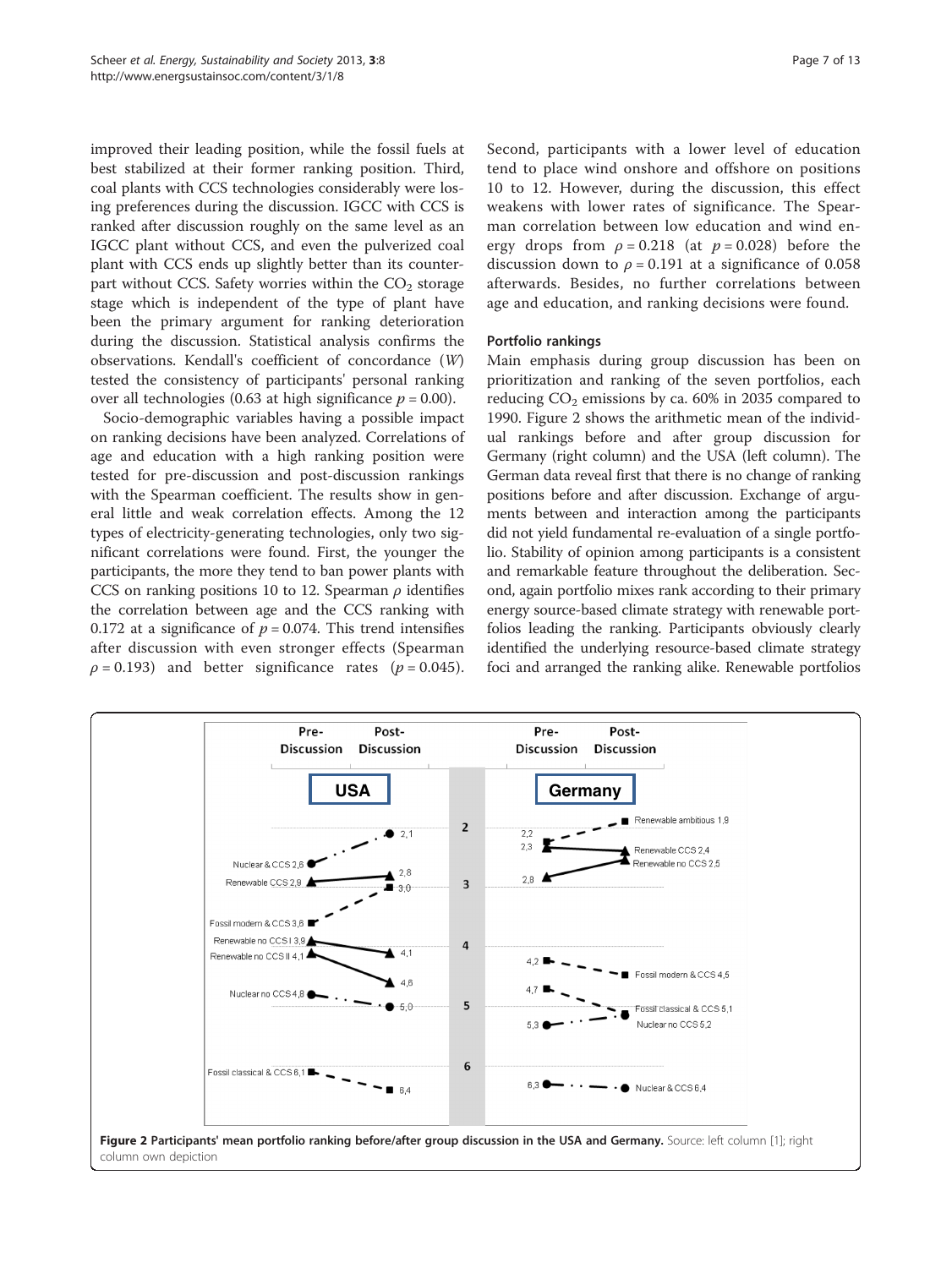spearhead the ranking with the 'ambitious' portfolio consisting of 60% alternative energy composition on top. The bundle of fossil fuel-based strategies follows with clear distance, while nuclear portfolios rank last. Third, again group interaction reinforced the top leading position and cemented the structure with broadened distances between the preferred renewable portfolios and the disregarded bundles of fossil fuel and nuclear mixes.

Taking a closer look within the portfolio composition, it is striking that each energy mix with emphasis on carbon capture and storage technologies deteriorates after discussion. A coal-based strategy with retrofitting CCS loses most ground. On the contrary, combinations of renewable and nuclear energies all improve during the discussion. Apparently, established disliked technologies such as nuclear are favored against new-to-build disliked technologies such as CCS. The top-ranking 'ambitious' renewable portfolio with 60% share of alternative energies also encompasses 5% of nuclear and 25% of traditional pulverized coal plants. Nevertheless, the portfolio notably improved its position during the group discussion. One may conclude the following: with a clear and ambitious transformation of the German energy system towards a 100% renewable electricity system, participants are willing to accept for a bridging period disliked technologies such as nuclear.

Age as a socio-demographic variable had considerable impact on portfolio ranking. With high significance for both ex-ante and ex-post assessments, correlations show that the younger the participants, the more they tend to rank one of the renewable portfolios on top of the list. Spearman's  $\rho$  indicates a correlation with  $r_1 = 0.265$  before the discussion and  $r_2 = 0.253$  afterwards (significance varies between  $p_1 = 0.003$  and  $p_2 = 0.007$ ), while Kendall's  $\tau$ -B calculates a correlation with  $r_1 = 0.204$  and  $r_2 = 0.202$ (significance varies between  $p_1 = 0.003$  and  $p_2 = 0.006$ ). On the contrary, the older the participants, the more they were willing to rank fossil fuel-based portfolios on higher positions. This effect becomes even stronger during discussions as Spearman's  $\rho$  increases from  $r_1$  = 0.166 to  $r_2 = 0.203$  and Kendall's  $\tau$ -B from  $r_1 = 0.126$  to  $r_2$  = 0.155. However, the correlation is only significant  $(p_2 = 0.03)$  both correlates) in the post-discussion ranking, while the pre-discussion is insignificant  $(p_1 = 0.062)$ . Concerning education, there is no significant correlation between education and portfolio ranking. A very cautious interpretation suggests a weak correlation with a tendency of higher educated participants ranking a renewable portfolio on top after discussion. The Spearman  $\rho$  indicates a slight correlation with  $r = 0.161$ , while the non-linear Kendall  $\tau$ -B is calculated with  $r = 0.141$  - both with an error chance around 10.5%.

#### Information comprehension and group interaction

The research objective aimed at eliciting informed preferences among participants being informed beforehand with an extensive and well-balanced material on electricitygenerating technologies. Several survey sheets identified objective and subjective participants' comprehension and information impact on ranking decisions.

Objective comprehension was based on a 14 trueand-false knowledge question survey. On average, 92.3% (SD =  $0.273$ ) of correct answers were given by the participants which indicates a high level of material comprehension among the participants. Most incorrect answers referred to the CCS and solar thermal technologies. Ca. 20% of participants negated the fact that  $CO<sub>2</sub>$  storage takes place much deeper than drinking water aquifers. Around 17% of respondents did not believe that solar thermal power plants can be supplemented with energy storage plants in order to deliver electricity on demand day and night. Results hint to the need that when dealing with newly developed technologies, high level of information and communication efforts are necessary.

Subjective comprehension was examined via selfassessment before and after group discussion. On a scale from 1 (very difficult to understand) to 7 (very easy to understand), participants on average reached a high level of understanding with an arithmetic mean of 5.56. All different information materials reached equivalent high levels of understanding: CCS information sheet 5.55, grid and energy efficiency 5.78, different types of power plants 5.6, pollution comparison 5.78, and cost comparison 5.56. One may conclude that in spite of the large quantity of material, the information content was well received. Group interaction obviously clarified some misunderstanding and comprehension deficits since the mean average of subjective comprehension after discussion increased slightly to 5.82. Considerable increase took place for all but one material type (i.e., cost comparison).

We likewise analyzed the impact of the information package on technology ranking decisions by subjective self-assessment. Mean average for the entire material before discussion has been 5.32 on a scale from 1 (not important at all) to 7 (very important). Like subjective comprehension, the average rate is high and far beyond the scale midpoint of 3.5. In detail, all types of information sheets scored on a comparable high level except the cost comparison sheet which considerably lagged behind. To conclude, cost comparison information  $(M = 4.79;$  $SD = 1.78$ ) had the lowest impact on ranking decision, while information on CCS ( $M = 5.68$ ; SD = 5.61), types of power plants ( $M = 5.6$ ; SD = 1.58), and pollution comparison ( $M =$ 5.42;  $SD = 1.54$ ) had the highest impact. Interestingly enough, information impact on preferences decreased after discussion at a level of 5.09. The relevance of written information obviously declined during the group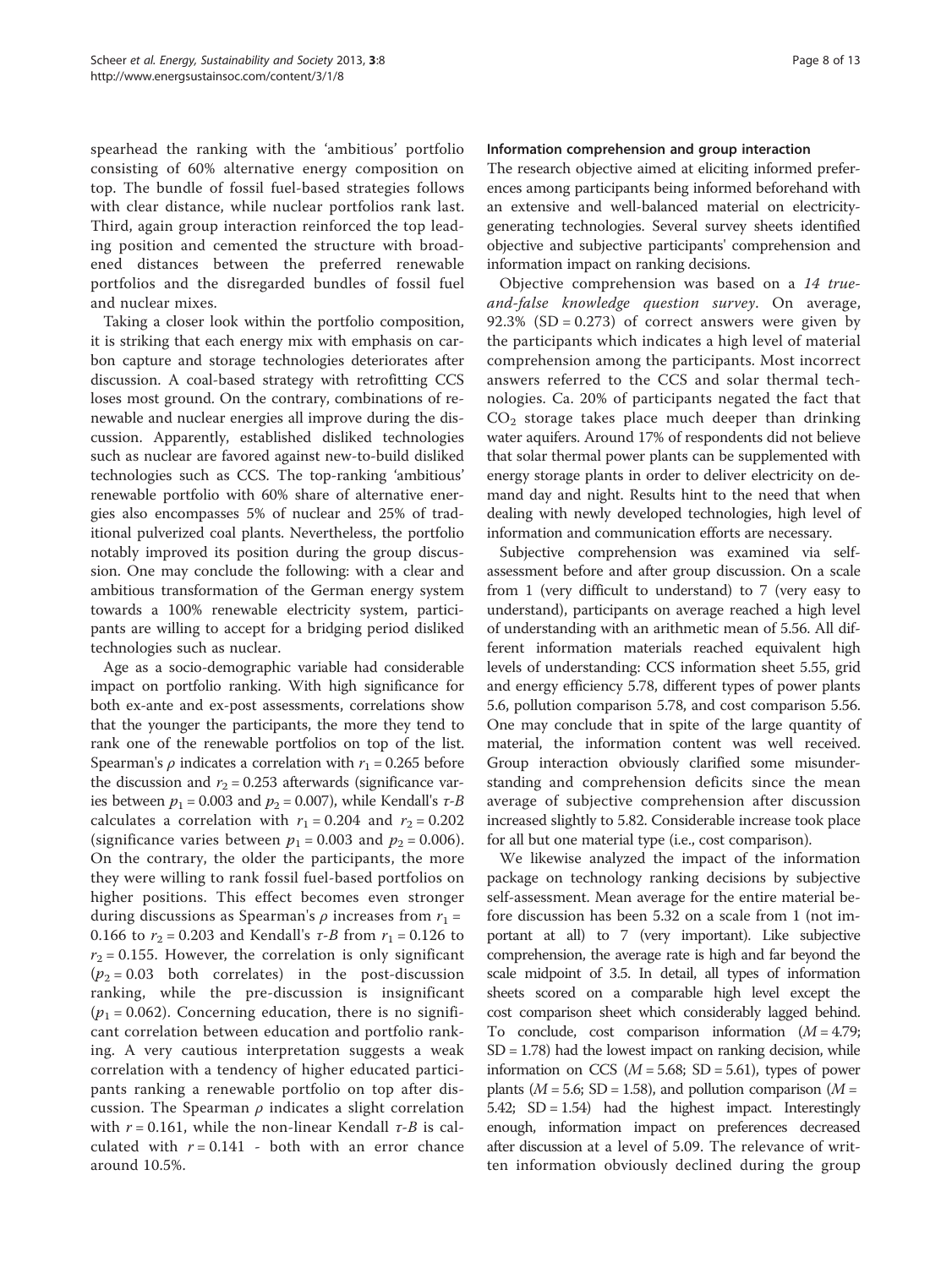interaction, while arguments and perspectives of other participants gained importance. Once again, information on cost comparison did lose considerable impact.

Interaction among participants is a core element in group discussion. While exchanging arguments and preferences, opinions and different views are put up for discussion and may impact on formation of opinions. Hence, a key question is on the significance and impact of group interaction on individuals and vice versa, respectively. A so-called satisfaction questionnaire elicited self-assessment of participants' own contribution to the group discussion and group ranking plus the influence of the group on one's own ranking exercise. We computed Pearson's correlation test with a weak but positive correlation of a participant impacting the group discussion  $(r = 0.212)$ , and the group discussion influencing an individual. The correlation is highly significant with  $p = 0.021$ . Thus, a mutual impact from the group to an individual and vice versa can be stated. In other words, the more actively an individual participates in the group interaction, the more information from the group s/he receives. The reverse argument is valid, too: the less a participant engages in the discussion, the less is the impact of the group's opinions and arguments on one's own preferences.

## **Discussion**

The analysis above revealed a clear distribution of energy generation preferences among the participants. Both with respect to power technologies and future electricity portfolios, the majority of participants voted for an energy supply based on renewables. Fossil fuel power plants and nuclear energy clearly rank on the lower end of the preference scale, indicating rejection rather than acceptance. Preferences obviously focus first on ranking according to the primary energy source (i.e., renewable, fossil, nuclear) and then consider singular technologies.

Another important finding relates to the fact that technology and portfolio evaluations remained considerably stable between pre- and post-discussion. Post-discussion results even strengthened the confrontation and deepened the gap between favored renewable and dismissed fossil and nuclear energies. However, there is one major exception to this general rule, that is, the high degree of preference instability in the case of carbon capture and storage technology. Largely driven by worries about  $CO<sub>2</sub>$ leakages and other risks at storage sites, both the CCS power plant types and CCS energy portfolios faced a remarkable decline of support during the group deliberations. At the beginning of the discussions, the acceptance level of modern and traditional coal plants with CCS were distinctively higher compared to IGCC and PC without CCS. After discussions, however, coal plants with CCS ranked only slightly better than those without CCS. With respect to the ranking of the energy portfolios, a preference shift from CCS-focused portfolios to combinations of nuclear and renewable energies can be observed. All portfolios with considerable shares of the CCS technology lost approval, while all portfolios based on nuclear power and renewables increased their preferences. This remarkable and, during the group discussions, growing unease with the potential climate protection technology CCS led us to carry out a deeper analysis of CCS assessment.

#### Technology in focus: the acceptance of carbon capture and storage

A key feature has been the analysis of ranking decisions and participants' climate-conscious action and attitudes. First, we investigated relationships of climate-conscious action and ranking positions of high  $CO_2$ -emitting power plants (i.e., coal and natural gas plants). The survey on climate change was based on a selection of questions from the Eurobarometer report on Europeans' attitudes towards climate change [[45\]](#page-12-0). Among others, personal action taken to fight climate change was surveyed. A regression analysis has been computed based on the hypothesis whether participants acting climatefriendly place high  $CO_2$ -emitting electricity-generating technologies such as coal power plants without CCS and natural gas plants on the last four ranking positions. The relationship was clearly approved with the standardized coefficient beta value of 0.306 and  $R^2 = 9.5\%$ . Taking the small sample into account, the coefficient is surprisingly high. Further calculations computed the regression without considering natural gas plants since these were estimated by participants as relatively positive. As a result, the relationship even became more apparent. Now climateconscious action impacts ranking of coal plants on the last four ranking positions with  $\beta = 0.501$  ( $R^2 = 25.1\%$ ). The variance value of above 20% is deemed as a success [[46](#page-12-0)].

Second, we analyzed attitudes towards climate change and their impact on CCS technology rankings. The test researched whether participants with a climate-conscious attitude favor CCS technologies, ranking them on top. Results show no relationship at all with  $\beta = 0.082$  and  $R^2$  = 0.7%. This is not surprising with regard to the fact that CCS skepticism among participants was very widespread. The CCS survey indicates that participants overwhelmingly dismissed the CCS technology. On a scale from 1 (high level of rejection) to 7 (high level of endorsement), the arithmetic mean is 2.87 which is significantly below the midpoint or 3.5, while the median is still lower with 2.79. Overall, the CCS technology is rejected by the large majority of participants.

A third test then analyzed the impact on ranking positions of CCS advocates. CCS advocates have been identified favoring CCS over a nine-item index within the CCS survey. We computed the impact of a positive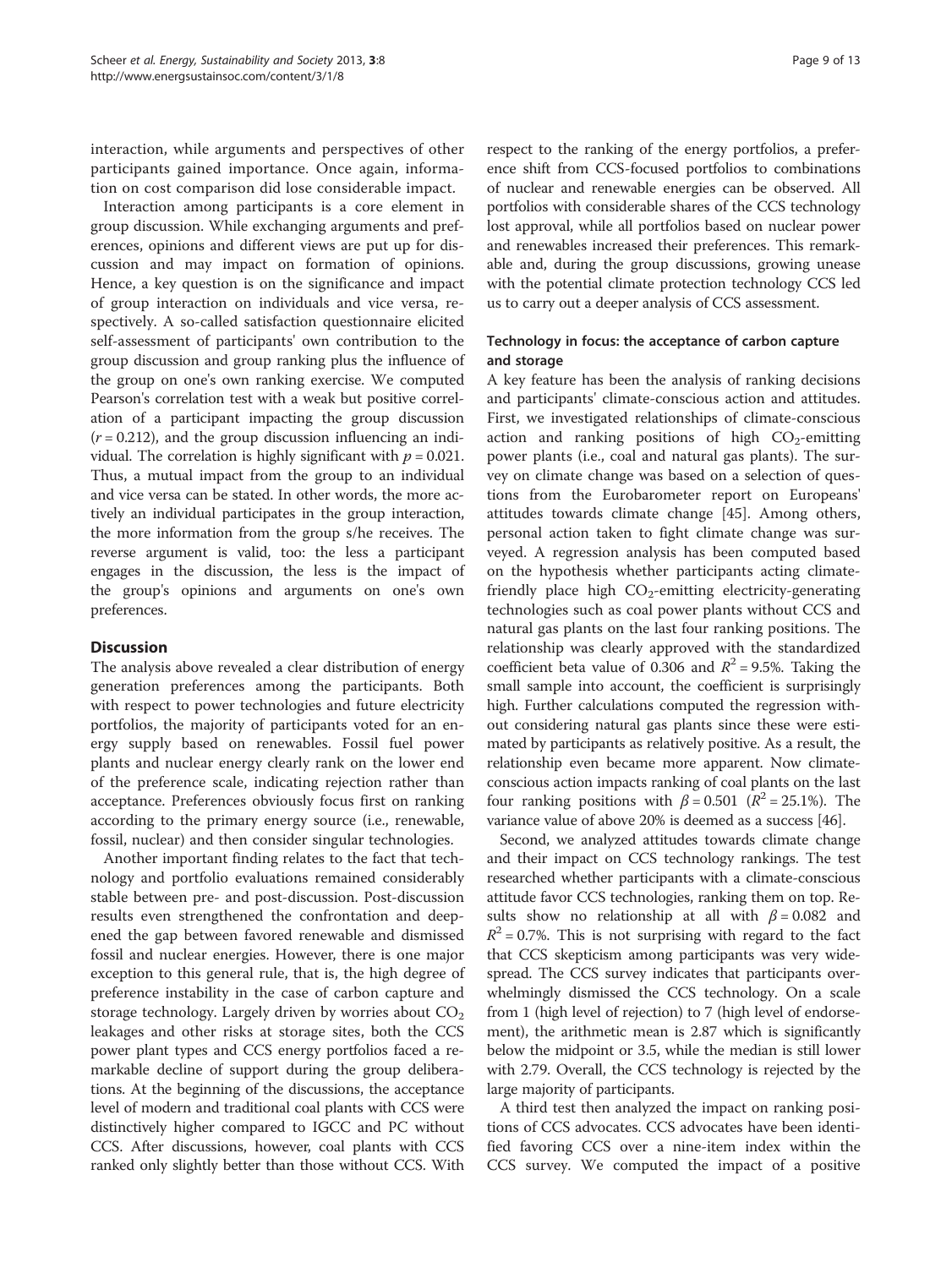attitude towards CCS on technology ranking, i.e., whether CCS advocates ranked the technology on positions 1 to 4. As a result, the relationship was clearly approved with  $\beta$  = 0.538 and  $R^2$  = 29%. Taking the small size of CCS advocates into account, we interpret the data as a strong relation.

Summarizing the above presented data, we conclude that distinct attitudes towards climate change do not yield a positive evaluation and high ranking of the CCS technologies. In contrast, only a positive attitude towards CCS technologies ensures a high ranking, and thus, CCS preferences are compared to alternative existing electricitygenerating options. Climate-conscious actions clearly place  $CO_2$ -emitting power plants (coal and natural gas plants without CCS) at the lower end of the ranking list, reflecting a rejection of these technologies.

# International comparison: contrasting the German and US results

Beyond the fact that energy efficiency in both surveys appears to be the preferred electricity generation technology, striking differences are obvious between informed preferences among participants in Pennsylvania, USA and in Germany. The 10 set technology ranking in the USA [[1\]](#page-11-0) puts nuclear energy and IGCC with CCS at second and third place. Next follows the set of renewable energy technologies (wind power, biomass, PV solar) with only natural gas plants ranking sixth place in between biomass and PV solar. Most dismissed are coal power plants, that is to say, participants support traditional coal with CCS more than IGCC and pulverized coal both without CCS. The ranking proved considerably stable throughout the group deliberations with just a few changes in participants' evaluations. Nuclear, modern coal with CCS and wind onshore obviously lose acceptance, while on the contrary, natural gas seems to be a more attractive option at the end of the discussions.

When comparing the US with the German technology ranking, we find four striking disparities outstanding. First, nuclear energy is the most preferred power technology in the USA, while in Germany, it is the less favored. Second, though not so obvious, IGCC with CCS seems closely tied to nuclear energy: US participants rank modern coal with CCS at third place and nuclear second; the German survey puts IGCC with CCS at the eighth place which indicates a strong rejection. This finding is supported by comparing the overall CCS favorability ratings. While the US participants were slightly favorable (mean =  $4.75$ ; SD = 1.62), German participants opposed the CCS technology by the majority. Third, in the US study, renewable energies attract only modest acceptance, while in Germany, renewables are the only electricity-generating technologies clearly preferred by most participants. This also sheds light on the

fact that, fourth, the German ranking is strictly ordered according to primary energy source, while the US ranking provides a cross-energy source ranking.

The electricity portfolio ranking in the USA reveals similarities with the corresponding technology ranking. The nuclear and IGCC with CCS portfolio ranks clearly best, reflecting preferences already found in the technology ranking. The second placed renewable energy mix is followed by a fossil fuel-based energy mix with integrated CCS. At the very end of the ranking, we see a fossil fuel-based strategy representing a mix of PC with and without CCS. Once again as with the technology ranking, there is no change of ranking positions before and after discussion.

Taking both country data into account, the most striking difference between the US and German ranking is the opposed top and worst positioning: the best ranked portfolio in the USA appears to be the less preferred energy mix in Germany. This striking difference relates to the sharp preference assessments of both nuclear and CCS in these two countries. Another crucial distinction relates to the changes of mean rankings during the deliberations. While the US survey is characterized by both a growing acceptance for nuclear and fossil fuel-based portfolios and decreasing preference levels of renewable ones, the German post-discussion mean ratings partly changed the other way round.

The shared characteristics of the US and German data almost vanish behind these differences in both technology and portfolio rankings. As already mentioned above, the most preferred technology in both samples is energy efficiency; thus, participants seem to be highly attracted by the idea that using energy economically is the best way to contribute to a low-carbon energy generation. Two other similarities between the USA and Germany are remarkable. First, participants assign biomass and natural gas almost on the same preference level. Second, it is apparent that participants of both surveys unanimously are convinced that traditional coal plant without CCS is a highly undesirable power technology.

To conclude, comparing the results from both the US and German research sheds some light on how assessments of electricity-generating options are influenced by country specifics. Providing participants with proper and understandable information about technical features, pollutants, or costs enables them to discuss and decide upon energy-related preferences and options on a factoriented basis rather than just relying on mere opinions. However, as shown in the US and German rankings, decisions about whether technologies and energy mixes will be accepted or not are embedded in the wider social and economic context. Thus, the US findings may reflect the key role of coal and nuclear energy for Pennsylvania's economic structure, while the growing popularity of renewable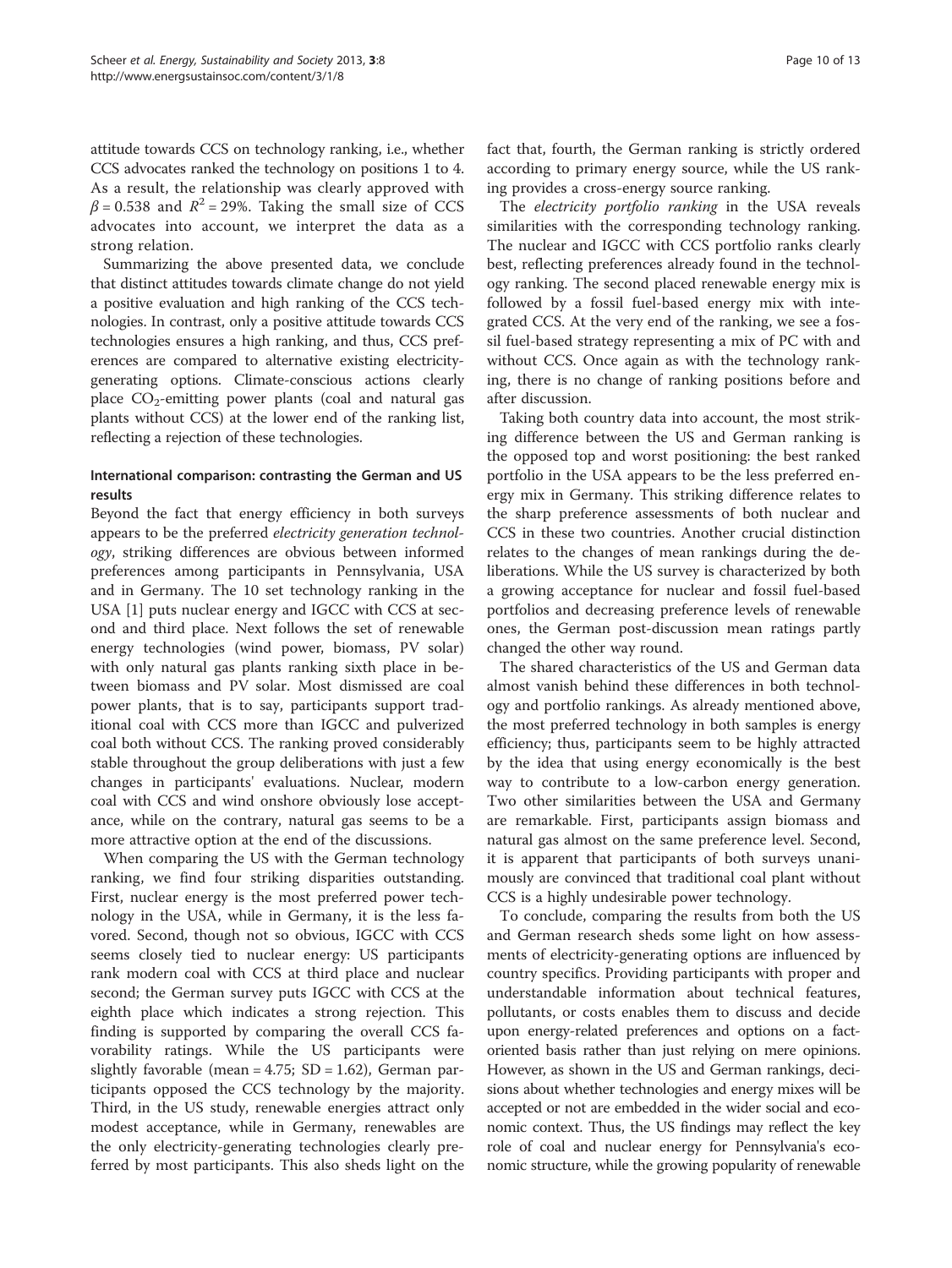energies in Germany had some influence on participants' preference building.

# Conclusions

The main findings of our research relate to several issues. First, we observe clear informed preferences on low-carbon electricity generation technologies and portfolios among the German sample. Both technology and portfolio rankings favor unequivocally renewable energies, while fossil fuels and nuclear energy meet less acceptance. Second, socio-demographic variables to some degree explain the spectrum of stated preferences. Age is a predictor with younger participants dismissing the CCS technology and preferring renewable portfolios, while older participants tend to favor fossil fuel portfolios. Low levels of education impacts a low ranking of wind energies. Third, throughout the focus group exercise, participants revealed a high degree of stability of opinions towards technologies and portfolios. Opinion stability manifests in a twofold way: shifting positions between pre- and post-discussion ranking is absolutely rare, and the topped-ranked technologies/portfolios in general improve their score, while the last-ranked technologies/portfolios impair their score. In other words, opinion stability sharpens the contrast between top and worst ranking. However, the case of CCS clearly shows unstable opinions since the CCS technology after the discussion loses considerable support. Fourth, striking differences between the US and German preferences are obvious. While the Pennsylvanian sample favors nuclear energy and CCS, the German sample accepts only renewable technologies and portfolios. The comparison made clear that stated preferences show a country bias, revealing a unique profile of technology and portfolio preferences in the USA and Germany.

The policies that lie ahead of society need to find approval by stakeholders and the public at large. This applies specifically for future energy policies since securing a safe energy supply is a key challenge in terms of economic well-being, social equity, sustainability, or climate protection. In seeking public acceptance for energy strategies and decisions, communication and information play an important role. From our research, at least two insights as to the requirements on communication and information activities may emerge. First, it is not sufficient to focus on a single electricity technology or energy source (e.g., renewables). Informed citizens are able to assess several technologies in relation to each other, acknowledging, thus, the multi-faceted nature of creating a real-world instead of an ideal energy future. Beyond relying on a distinct and credible target of the transformation process of the electricity system, outreach actions need to take into account the various comparative technology preferences affecting the overall acceptability of a strategic approach. The German focus groups, for instance, have created evidence that the acceptance of nuclear energy as bridging technology is higher than that of modern coal plants equipped with CCS. For the USA, it could be shown that while pondering the pros and cons of alternative options, participants expressed a preference for portfolios including CCS and nuclear power. Second, communication and information activities need to be aware that informed preferences may come along with a high degree of stability. Thus, whatever the objectives of such measures might be providing information, creating acceptance, or enabling dialogue - one key to success will be clearness about how highly developed people's knowledge in a given domain is. Investigating this before launching specific outreach activities would allow characterizing different strategies for approaching different target groups. While some, for instance, may need arguments maintaining and enhancing their existing knowledge base in order to gain public attention and understanding, others should be addressed by highlighting issues that may contribute to a change in preferences.

Communication and information activities, hence, are only one pillar when it comes to promote public support. In recent decades, demands and concepts of integrating citizens and stakeholders in political decision-making have gained high significance. Public participation aims at embedding values, knowledge, preferences, etc. of affected individuals or groups into policies as a means to increase transparency and legitimacy of governance processes. With a view of organizing public participation in the energy system's transformation, our research suggests seeking for engagement methods which are able to cope with the complexity of a multi-technology approach. A promising way could be using conceptual or numerical simulation models to enable stakeholders to participate in energy-related decisions. Such 'participatory modeling' has mainly emerged in the field of natural resource management (e.g., fisheries, water management) and opens up the process of modeling to people who not as the modelers themselves are equipped with training and experience in the analysis and formal representation of systems [\[47\]](#page-12-0). Deliberatively exploring causal relationships of system components and impacts of behavioral or strategic choices supports social learning and creates shared views of problem definitions and solution options [[48](#page-12-0)]. Participatory modeling exercises of possible future energy systems may foster consensus building, in terms of agreement and dissent, by enabling mutual understanding of feasible technologies and portfolios, appropriate transformation speeds, or acceptable cost increases. Providing insights to the impacts of varying decisions, participatory modeling could also be a means to challenge stable opinions that, as our research has shown, prevent stakeholders from considering alternative options.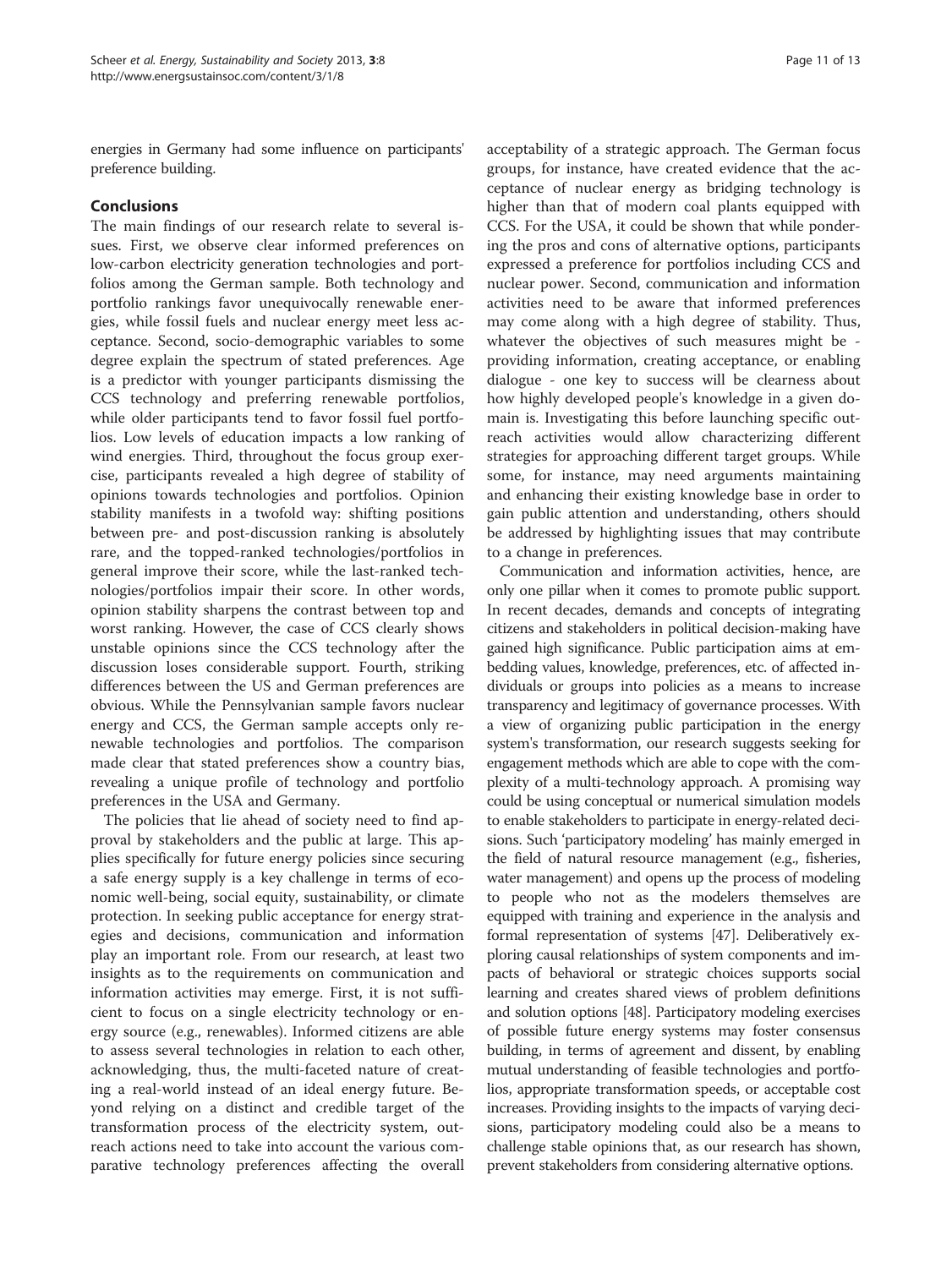#### <span id="page-11-0"></span>**Endnotes**

<sup>a</sup>Carbon capture and storage (CCS) is a technology where carbon dioxide mainly from point sources is captured before emitting into the air. After transport to a storage site,  $CO<sub>2</sub>$  is then deposited underground in adequate geological formations in order to not enter the atmosphere as a contribution to climate change mitigation.

<sup>b</sup>DESERTEC is an initiative established in 2009 to promote and implement all kinds of renewable in sun-rich deserts with a special focus on northern African territories. Concentrating solar-thermal power plants together with heat storage tanks play a key role in the concept due to its ability to supply electricity on demand.

ALLBUS (Allgemeine Bevölkerungsumfrage der Sozialwissenschaften) is the German General Social Survey carried out biennially since 1980 as a representative, cross-sectional study to collect data on attitudes, behavior, and social structure in Germany.

#### Abbreviations

CCS: carbon capture and storage; IGCC: integrated gasification combined-cycle; M: arithmetic mean; PC: pulverized coal; PV: photovoltaics; SD: standard deviation.

#### Competing interests

The authors declare that they have no competing interests.

#### Authors' contributions

DS designed the study, analyzed the technology ranking, and drafted the manuscript. WK participated in designing the study, carried out the analysis of the portfolio ranking, and co-drafted the manuscript. OS performed the statistical analysis and was responsible for running the focus groups. All authors read and approved the final manuscript.

#### Acknowledgments

This research was made possible through financial support from the Stiftung Mercator. We also wish to thank our colleagues Ortwin Renn, Andreas Hohlt, and Frank Ulmer for participating in designing the study and running the focus groups. Last but not the least, we thank all citizens for their contributions within the focus groups, and three anonymous reviewers for their helpful comments and suggestions.

#### Author details

<sup>1</sup>Stuttgart Research Center for Interdisciplinary Risk and Innovation Studies (ZIRIUS), Stuttgart University, Seidenstraße 36, Stuttgart 70174, Germany. 2 DIALOGIK Non-Profit Institute for Communication and Cooperation Research, Lerchenstraße 22, Stuttgart 70176, Germany.

#### Received: 13 April 2013 Accepted: 15 April 2013 Published: 26 April 2013

#### References

- 1. Fleishmann L, Bruin de Bruin W, Morgan G (2010) Informed public preferences for electricity portfolios with CCS and other low-carbon technologies. Risk Anal 30:1399–1410
- EU [European Union] (2010) EU energy in figures 2010.  $CO<sub>2</sub>$  emissions by sector. Brussels. [http://ec.europa.eu/energy/publications/doc/statistics/](http://ec.europa.eu/energy/publications/doc/statistics/ext_co2_emissions_by_sector.pdf) [ext\\_co2\\_emissions\\_by\\_sector.pdf](http://ec.europa.eu/energy/publications/doc/statistics/ext_co2_emissions_by_sector.pdf). Accessed 24 July 2012
- 3. European Commission (2011) A roadmap for moving to a competitive low carbon economy in 2050. SEC(2011)288 final, Brussels
- 4. Wüstenhagen R, Wolsink M, Bürer MJ (2007) Social acceptance of renewable energy innovation: an introduction to the concept. Energy Policy 35:2683–2691
- 5. Raven RPJM, Mourik RM, Feenstra CFJ, Heiskanen E (2009) Modulating societal acceptance in new energy projects: towards a toolkit methodology for project managers. Energy 34:564–574
- 6. Devine-Wright P (2005) Beyond NIMBYism: towards an integrated framework for understanding public perceptions of wind energy. Wind Energy 8:125–139
- 7. Huits NMA, Molin EJE, Steg L (2012) Psychological factors influencing sustainable energy technology acceptance: a review based comprehensive framework. Renew Sustain Energy Rev 16:525–531
- 8. Assefa G, Frostell B (2006) Social sustainability and social acceptance in technology assessment: a case study on energy technologies. Technol Soc 29:63–78
- 9. Grove-White R, Kearnes M, Macnaghten P, Wynne B (2006) Nuclear futures: assessing public attitudes to new nuclear power. Polit Quart 77:238–246
- 10. Corner A, Venables D, Spence A, Poortinga W, Demski C, Pidgeon N (2011) Nuclear power, climate change and energy security: exploring British public attitudes. Energy Policy 39:4823–4833
- 11. van Alphen K, van Voorst tot Voorst Q, Hekkert MP, Smits REHM (2007) Societal acceptance of carbon capture and storage technologies. Energy Policy 35:4368–4380
- 12. Tokushige K, Akimoto K, Tomoda T (2007) Public perceptions on the acceptance of geological storage of carbon dioxide and information influencing the acceptance. Int J Greenh Gas Con 1:101–112
- 13. Wallquist L, L'Orange Seigo S, Visschers VHM, Siegrist M (2011) Public acceptance of CCS system elements: a conjoint measurement. Int J Greenh Gas Con 6:77–83
- 14. Jobert A, Laborgne P, Mimler S (2007) Local acceptance of wind energy: factors of success identified in French and German case studies. Energy Policy 35:2751–2760
- 15. Zhai P, Williams ED (2012) Analyzing consumer acceptance of photovoltaics (PV) using fuzzy logic model. Renew Energy 41:350–357
- 16. Zoellner J, Schweizer-Ries P, Wemheuer C (2008) Public acceptance of renewable energies: results from case studies in Germany. Energy Policy 36:4136–4141
- 17. Musall FD, Kuik O (2012) Local acceptance of renewable energy a case study from southeast Germany. Energy Policy 39:3252–3260
- 18. European Commission (2006) Energy technologies: knowledge, perception, measures. Brussels. [ftp://ftp.cordis.europa.eu/pub/fp7/energy/docs/](ftp://ftp.cordis.europa.eu/pub/fp7/energy/docs/energy_tech_eurobarometer_en.pdf) [energy\\_tech\\_eurobarometer\\_en.pdf](ftp://ftp.cordis.europa.eu/pub/fp7/energy/docs/energy_tech_eurobarometer_en.pdf). Accessed 13 July 2012
- 19. TNS/Agentur für Erneuerbare Energien (2011) Hintergrundpapier Umfrage von TNS Infratest zeigt: Hohe Akzeptanz gegenüber Erneuerbaren Energien in Deutschland. [http://www.unendlich-viel-energie.de/fileadmin/content/](http://www.unendlich-viel-energie.de/fileadmin/content/Panorama/Akzeptanz/Factsheet_Umfrage_TNS_2011.pdf) [Panorama/Akzeptanz/Factsheet\\_Umfrage\\_TNS\\_2011.pdf.](http://www.unendlich-viel-energie.de/fileadmin/content/Panorama/Akzeptanz/Factsheet_Umfrage_TNS_2011.pdf) Accessed 13 July 2012
- 20. Emnid/N24 (2011) Verbraucher: Verbraucher sind für Energiewende zu Opfern bereit. [http://www.n-tv.de/ticker/Geld/Verbraucher-sind-fuer-](http://www.n-tv.de/ticker/Geld/Verbraucher-sind-fuer-Energiewende-zu-Opfern-bereit-article3113166.html)[Energiewende-zu-Opfern-bereit-article3113166.html.](http://www.n-tv.de/ticker/Geld/Verbraucher-sind-fuer-Energiewende-zu-Opfern-bereit-article3113166.html) Accessed 13 July 2012
- 21. Renn O, Zwick MM (1997) Risiko- und Technikakzeptanz. Springer, Berlin
- Sjöberg L (2002) Attitudes toward technology and risk: going beyond what is immediately given. Policy Sci 35:379–400
- 23. Covello VT (1983) The perception of technological risks: a literature review. Technol Forecast Soc 23:285–297
- 24. Slovic P (1987) Perception of risk. Science 236:280–285
- 25. Rohrmann B, Renn O (2000) Risk perception research an introduction. In: Renn O, Rohrmann B (ed) Cross-cultural risk perception: a survey of empirical studies. Kluwer Academic Publishers, Dordrecht, pp 11–54
- 26. Siegrist M, Cvetkovich GT (2000) Perception of hazards: the role of social trust and knowledge. Risk Anal 20:713–719
- 27. Sjöberg L (2001) Limits of knowledge and the limited importance of trust. Risk Anal 21:189–198
- 28. Reiner D, Curry T, Figueiredo M, Herzog H, Ansolabehere S, Itaoka K, Johnsson F, Odenbergeret M (2006) American exceptionalism? Similarities and differences in national attitudes toward energy policy and global warming. Environ Sci Technol 40:2093–2098
- 29. Curry TE, Ansolabehere S, Herzog H (2007) A survey of public attitudes towards climate change and climate change mitigation technologies in the United States: analyses of 2006 results. In: Publication No. LFEE 2007–01 WP. Massachusetts Institute of Technology, Laboratory for Energy and the Environment, Cambridge
- 30. Miller E, Bell L, Buys L (2007) Public understanding of carbon sequestration in Australia: socio-demographic predictors of knowledge, engagement and trust. Aus J Emerg Tech Soc 5:15–33
- 31. Malone EL, Dooley JJ, Bradbury J (2010) Moving from misinformation derived from public attitude surveys on carbon dioxide capture and storage towards realistic stakeholder involvement. Int J Greenh Gas Con 4:419–425